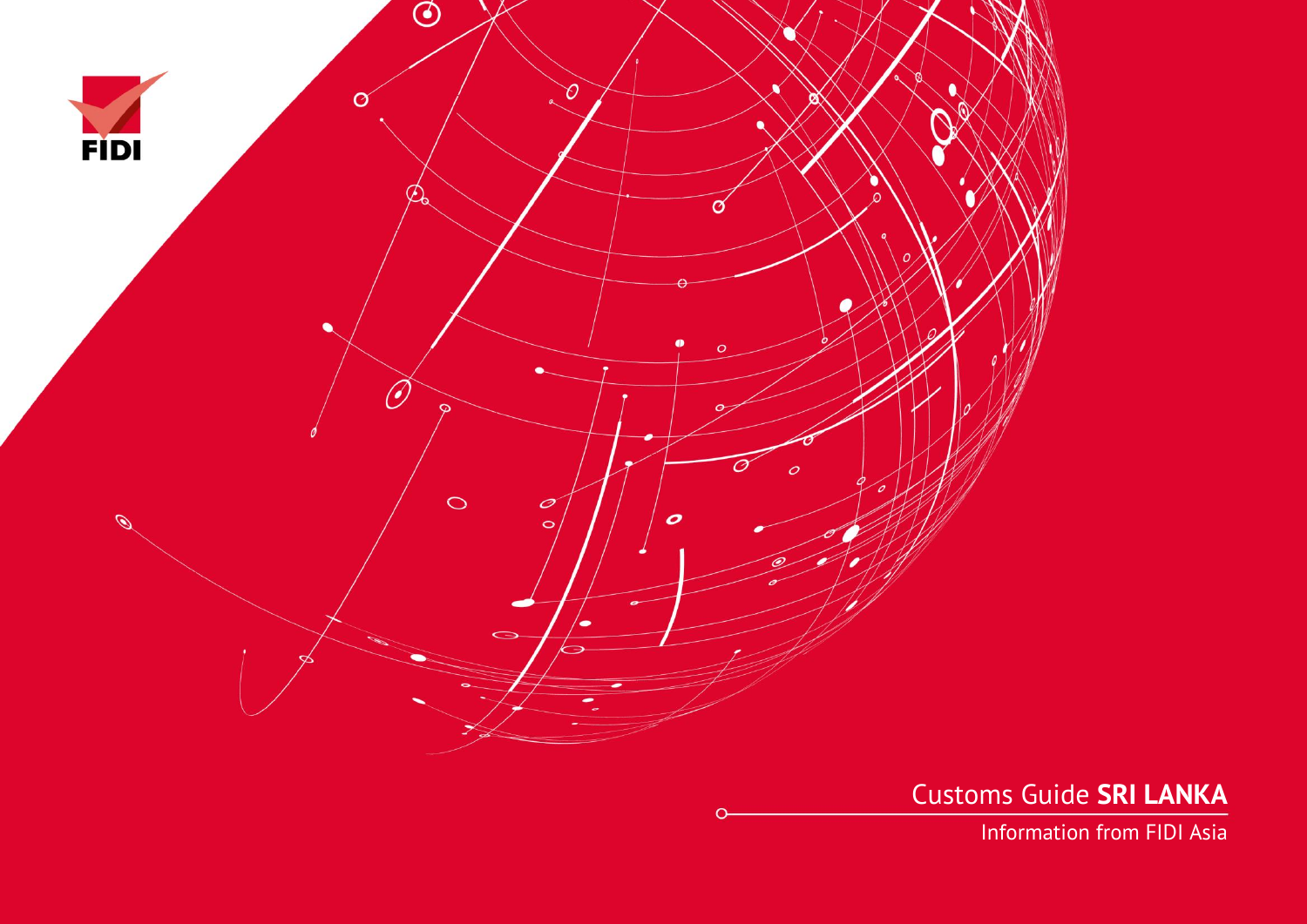## **Customs guide** SRI LANKA

## **The global quality standard for international moving.**

The FAIM label is your global assurance for a smooth, safe and comprehensive relocation process.





| <b>GOODS</b>               | <b>DOCUMENTS REQUIRED</b>                                                                                                                                                                                                                                                                   | <b>CUSTOMS PRESCRIPTIONS</b>                                                                                                                                                                                                                                                                                             | <b>REMARKS</b>                                                                                                                                                                                                                                                                              |
|----------------------------|---------------------------------------------------------------------------------------------------------------------------------------------------------------------------------------------------------------------------------------------------------------------------------------------|--------------------------------------------------------------------------------------------------------------------------------------------------------------------------------------------------------------------------------------------------------------------------------------------------------------------------|---------------------------------------------------------------------------------------------------------------------------------------------------------------------------------------------------------------------------------------------------------------------------------------------|
| <b>Removal Goods</b>       | Original Passport<br>×<br>Inventory list (English only)<br>Copy B/L telex release<br>Custom declaration (ask your local agent)<br>×.<br>Authorization letter (ask your local agent)                                                                                                         | Once the Customs documents have been<br>accepted by Customs, the local agent will<br>proceed with the Customs Inspection. When<br>inspection is completed, the shipment will be<br>released and available for delivery.                                                                                                  |                                                                                                                                                                                                                                                                                             |
| <b>Diplomatic Removals</b> | Duty clearance certificate from ministry of<br>foreign affairs<br>Inventory/packing list, copy<br>AWB/OBL (telex release is acceptable)<br>Diplomatic ID Card<br>Passport (identification page)<br>Custom declaration (ask your local agent)<br>Authorization letter (ask your local agent) | Once the Embassy/Consulate has completed<br>all import document formalities, the local<br>agent will arrange for a Customs clearance.<br>Shipments of diplomatic status will NOT<br>undergo physical Customs Inspection.                                                                                                 |                                                                                                                                                                                                                                                                                             |
| <b>Motor vehicles</b>      | Vehicle Document Requirements (additional<br>to above):<br>• Proof of Ownership, Details of vehicle,<br>make, model etc.<br>• Other documents will be prepared by EFL<br>Relocation and will require the customer<br>to sign and stamp with company seal                                    | Diplomatic personal vehicle shipments are<br>duty free.<br>Diplomats, United Nations officials and some<br>NGO organizations are permitted to import a<br>motor vehicle duty free providing that they<br>hold a Memorandum of Understanding with<br>the Sri Lankan Government or hold an official<br>duty free facility. | Other than the diplomats, personals may<br>apply duties and taxes for all vehicle<br>imports.<br>It is not recommended to private<br>individuals to bring their USED / NEW<br>vehicles to Sri Lanka under personal<br>effects. For further information, please<br>contact your local agent. |
| Wine & alcohol             | • No special documents requited.                                                                                                                                                                                                                                                            | Sri Lankan customs only allowed 2 bottles of<br>Wine & Alcohols. Rest will considered as a<br>commercial quantity and DUTY/TAXES will<br>apply.                                                                                                                                                                          |                                                                                                                                                                                                                                                                                             |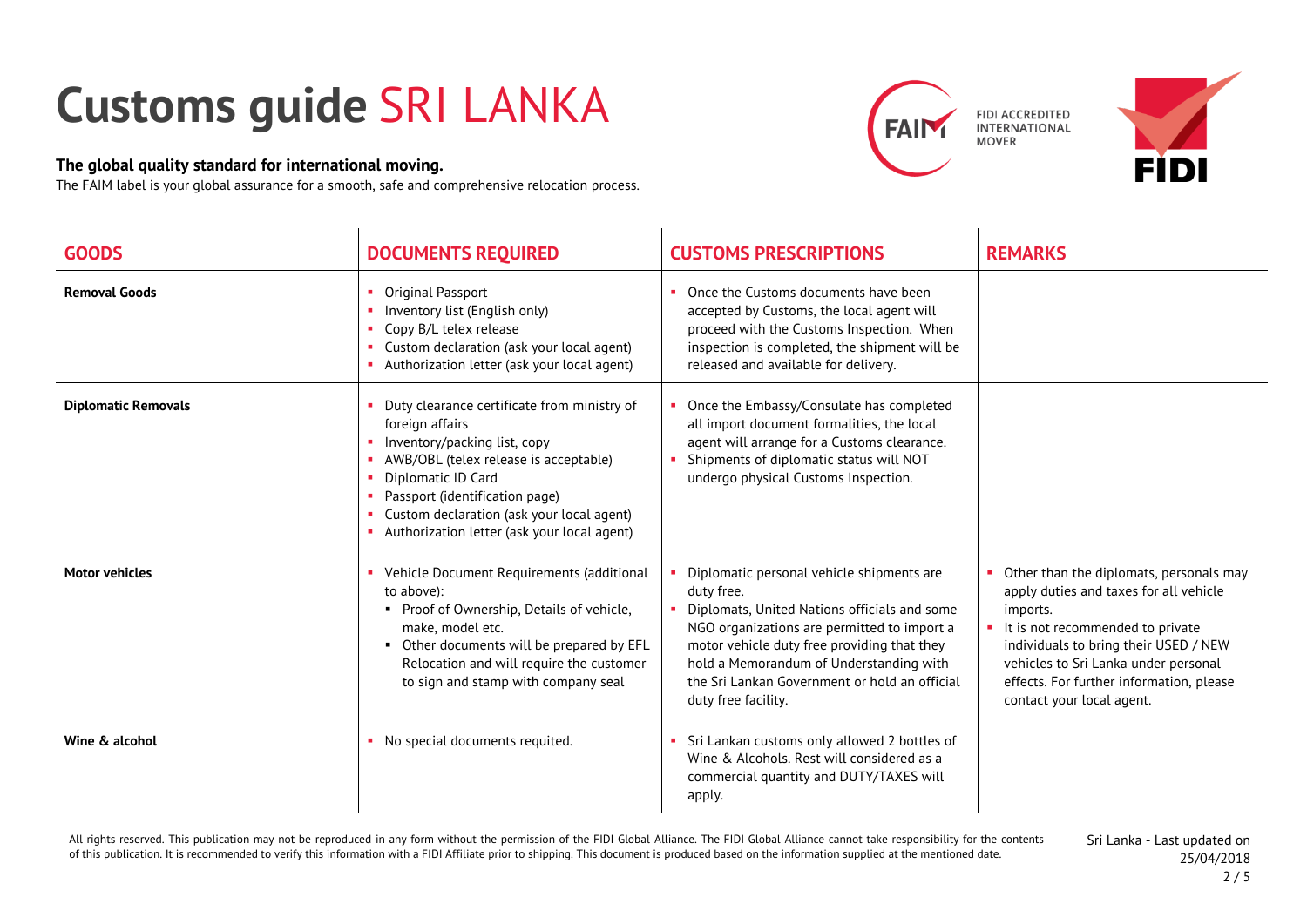| <b>GOODS</b>                  | <b>DOCUMENTS REQUIRED</b>                                                                                                                                                                                                                                                                                                                                                        | <b>CUSTOMS PRESCRIPTIONS</b>                                                                                                                                                                                   | <b>REMARKS</b>                                                                                                                  |
|-------------------------------|----------------------------------------------------------------------------------------------------------------------------------------------------------------------------------------------------------------------------------------------------------------------------------------------------------------------------------------------------------------------------------|----------------------------------------------------------------------------------------------------------------------------------------------------------------------------------------------------------------|---------------------------------------------------------------------------------------------------------------------------------|
| <b>Pets</b>                   | • Copy of owners passport<br>Copy of AWB<br>• International Zoo sanitary Veterinary Health<br>Certificate<br><b>Blood Test Reports</b><br>$\mathbf{H}^{\prime}$<br>• Vaccination Records<br><b>Parasitic Treatment Records</b><br>п.<br>• Import permit from Sri Lanka quarantine<br>(your local agent can arrange)<br>• Import control permit (your local agent can<br>arrange) | • Custom clearance and quarantine inspection<br>will take place on arrival at Colombo airport<br>and may kept the animal minimum 24 hours at<br>Airport animal lodge till complete quarantine<br>requirements. |                                                                                                                                 |
| <b>Wedding Trousseaux</b>     | • No special requirements                                                                                                                                                                                                                                                                                                                                                        |                                                                                                                                                                                                                |                                                                                                                                 |
| <b>Inheritance</b>            |                                                                                                                                                                                                                                                                                                                                                                                  |                                                                                                                                                                                                                |                                                                                                                                 |
| <b>Precious metal objects</b> |                                                                                                                                                                                                                                                                                                                                                                                  |                                                                                                                                                                                                                |                                                                                                                                 |
| <b>Restricted items</b>       | • Alcohol<br>• Furniture<br><b>Bicycles</b><br>• Clothes & personal belongings (duty free<br>with reasonable quantity)<br>• Computer software, including floppy disks,<br>music discs, tapes and all video tapes<br>• Videos, CD's (will be screened for contents)<br>• Vehicles or vehicle parts<br>Golf set US\$50 - US\$100 (if sent in Air &<br>LCL shipment)                |                                                                                                                                                                                                                | • Duties on consumer electronics<br>• More information at<br>http://www.customs.gov.lk/public/files/la<br>w/rules/ScheduleB.pdf |
| <b>Prohibited items</b>       | Cash<br>$\mathbf{H}^{\prime}$<br>Guns & Weapons<br>• Animal parts<br>Antiques & High value items<br>• Live plants                                                                                                                                                                                                                                                                |                                                                                                                                                                                                                | • More information at<br>http://www.customs.gov.lk/public/files/la<br>w/rules/ScheduleB.pdf                                     |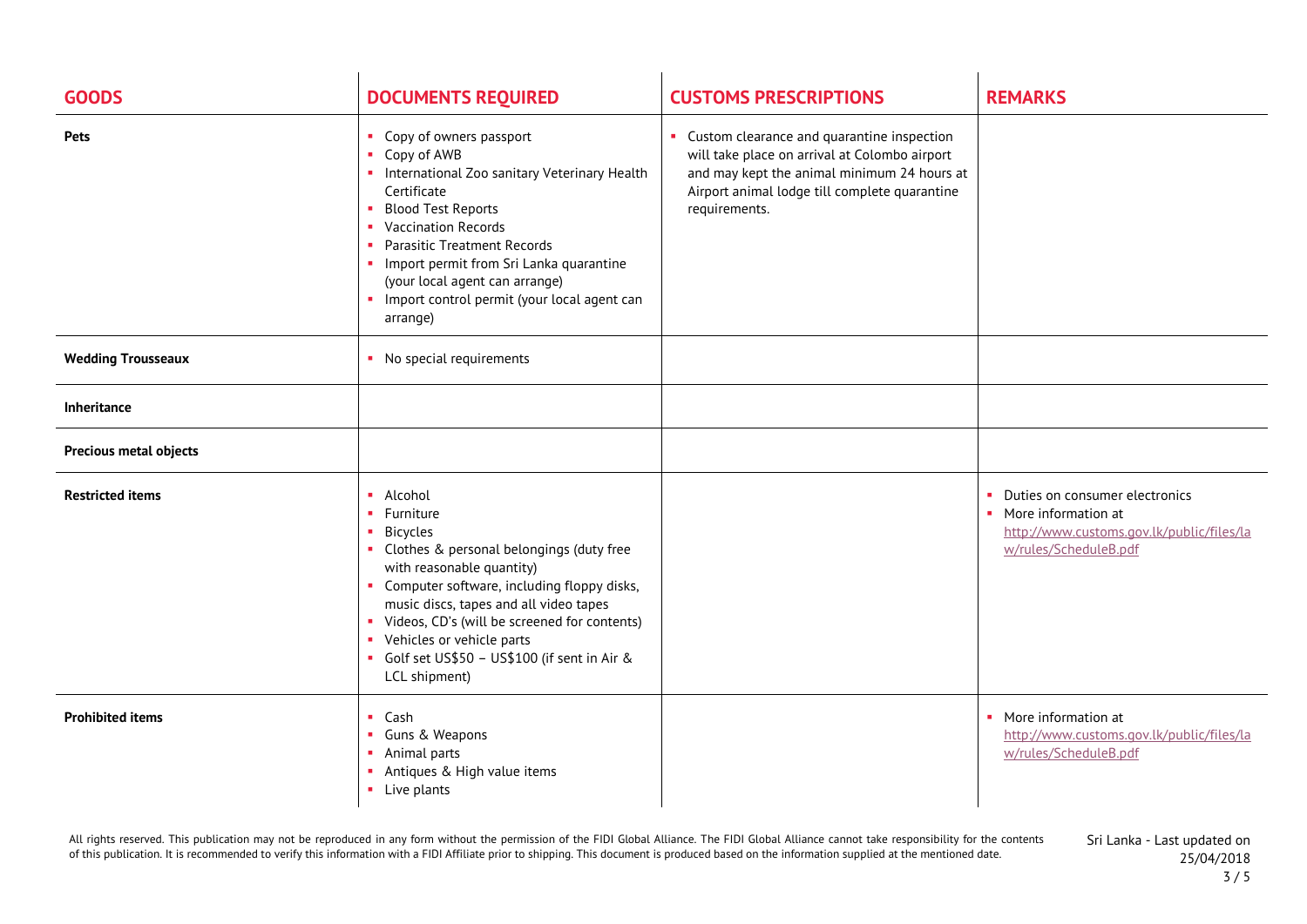| <b>GOODS</b>                              | <b>DOCUMENTS REQUIRED</b> | <b>CUSTOMS PRESCRIPTIONS</b>                                                                                                                                                                               | <b>REMARKS</b> |
|-------------------------------------------|---------------------------|------------------------------------------------------------------------------------------------------------------------------------------------------------------------------------------------------------|----------------|
| Alcohol (for diplomats and non-diplomats) | No special documentation  | Only TWO bottles are allowed                                                                                                                                                                               |                |
| <b>Customs Clearance timeframe</b>        |                           | Air shipments: 1 - 2 working days (*After<br>transferred to CFS)<br>• FCL: 3 - 4 working days (*After container<br>discharged at Colombo port)<br>• LCL: 2 - 3 working days (*After transferred to<br>CFS) |                |